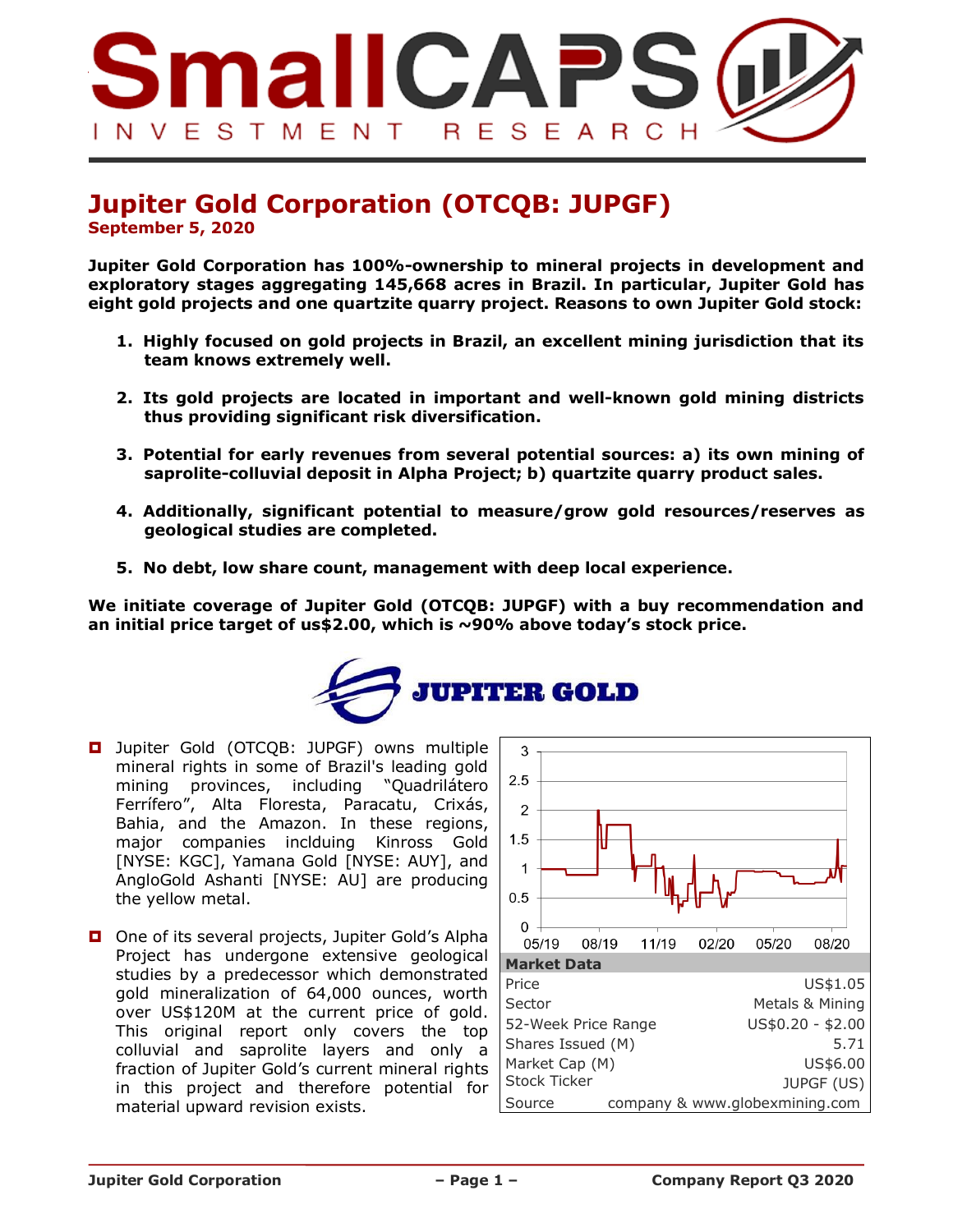## THE COMPANY

Jupiter Gold Corporation is a mineral exploration and development company that has 100%-ownership to mineral projects in development and exploratory stages aggregating 145,668 acres in Brazil. In particular, Jupiter Gold has eight gold projects and one quartzite quarry project.

The Company's goal is to mine properties that lend themselves to year-round, simple opensky operations to enable steady profitability on gold retrieval. In other situations, JUPGF will prefer to partner and collect royalties while another company operates the project.

All of Jupiter Gold's mineral rights have been carefully selected, and most of them are in well-known mining provinces, including:

- $\Box$  The **Alpha Project** is Jupiter Gold's flagship property. A few decades ago, approximately 2% of the current Alpha Project area was researched by a prior owner, which resulted in a resource estimate near surface of 64,000 oz. of gold (approximately \$120M at the current price of gold) with a cutoff of 0.8 g/t. This number was reported in official filings to the Brazilian mining department at the time. Presently, with gold at  $\sim$ \$1,900/oz, the economic potential of the Alpha project has materially improved as gold was priced at \$250-300/oz at that time. Furthermore, Jupiter Gold's technical team believes that there is significant potential to expand the resource. For example, there is room for vertical expansion in the area underneath the known resource in the saprolite and colluvial layers.
- $\Box$  The **Alta Floresta Project** is located in a well-known gold province. In fact, one of Jupiter Gold's mineral rights in this project is next to a producing gold mine. In the district many gold and copper discoveries have been made by multiple companies, including Anglo American [LSE: AAL].
- The **Apuí Project** is located in the NW portion of the Juruena-Teles Pires Gold Province. According to geological studies, the area has great potential for

epithermal, primary and secondary gold deposits. In fact, there exists prior settler gold mining operations two miles from the Apuí Project.

#### Projects

Jupiter Gold has amassed a respectable collection of high-potential properties located throughout Brazil. All of Jupiter Gold's projects are 100%-owned.



**Map of Brazil indicating the location of Jupiter Gold's projects, all 100% owned.**

- **D** Alpha: Gold Minas Gerais state 22,393 acres
- Alta Floresta: Gold, possibly copper, manganese Mato Grosso state 24,395 acres
- Diamantina: **Ouartzite** Minas Gerais state 2,385 acres
- **D** Apui: Gold, possibly copper, manganese Amazonas state 69,330 acres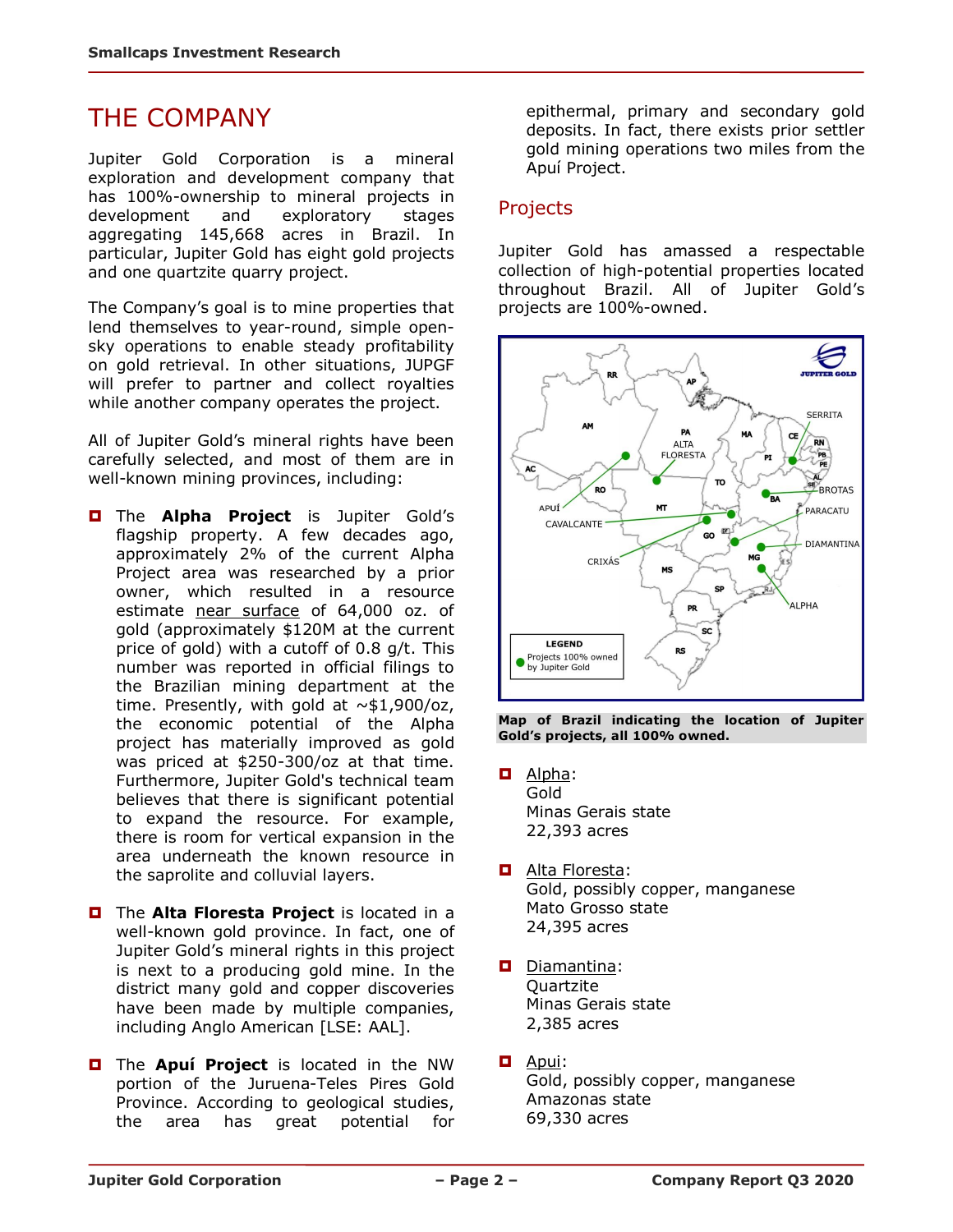- **D** Paracatu: Gold Minas Gerais state 773 acres
- **D** Brotas: Gold, possibly palladium, platinum Bahia state 4,821 acres
- **D** Cavalcante: Gold Goiás and Tocantins states 3,068 acres
- **D** Serrita: Gold Pernambuco state 13,730 acres

#### Recovery Plant

Jupiter Gold owns a mobile gold recovery plant that utilizes high speed centrifugation as the main separation technique.



**Jupiter Gold's modular recovery plant for gold.**

The use of centrifugal concentrators for free gold recovery has been a common practice in the mining industry for several decades. This method uses the difference in intrinsic densities between gold and the "waste" for separation – whereas the native gold density is equal to 19.0  $g/cm<sup>3</sup>$ , and the density of silica, the main component of the waste, is equal to  $2.6$  g/cm<sup>3</sup>. This equipment was originally developed by the Canadian mining industry and has several advantages over other processes, such as:

- No use of chemicals (such as cyanide and mercury);
- **L** Low maintenance and low energy consumption;
- Recovery of gold in a wide particle size range; and
- **D** Simple installation and operation, with excellent mobility.

Jupiter Gold's current modular plant can be expanded substantially by addition of more centrifuges in parallel. In the current configuration, the plant is capable to process and recover gold up to 97%.



**97%-purity gold bar produced from gold recovered by Jupiter Gold's modular recovery plant.**

# ALPHA PROJECT (22,322 acres)

### **Introduction**

Jupiter Gold's Alpha Project is located approximately 100 miles east of Belo Horizonte, the capital of the state of Minas Gerais. The area has excellent infrastructure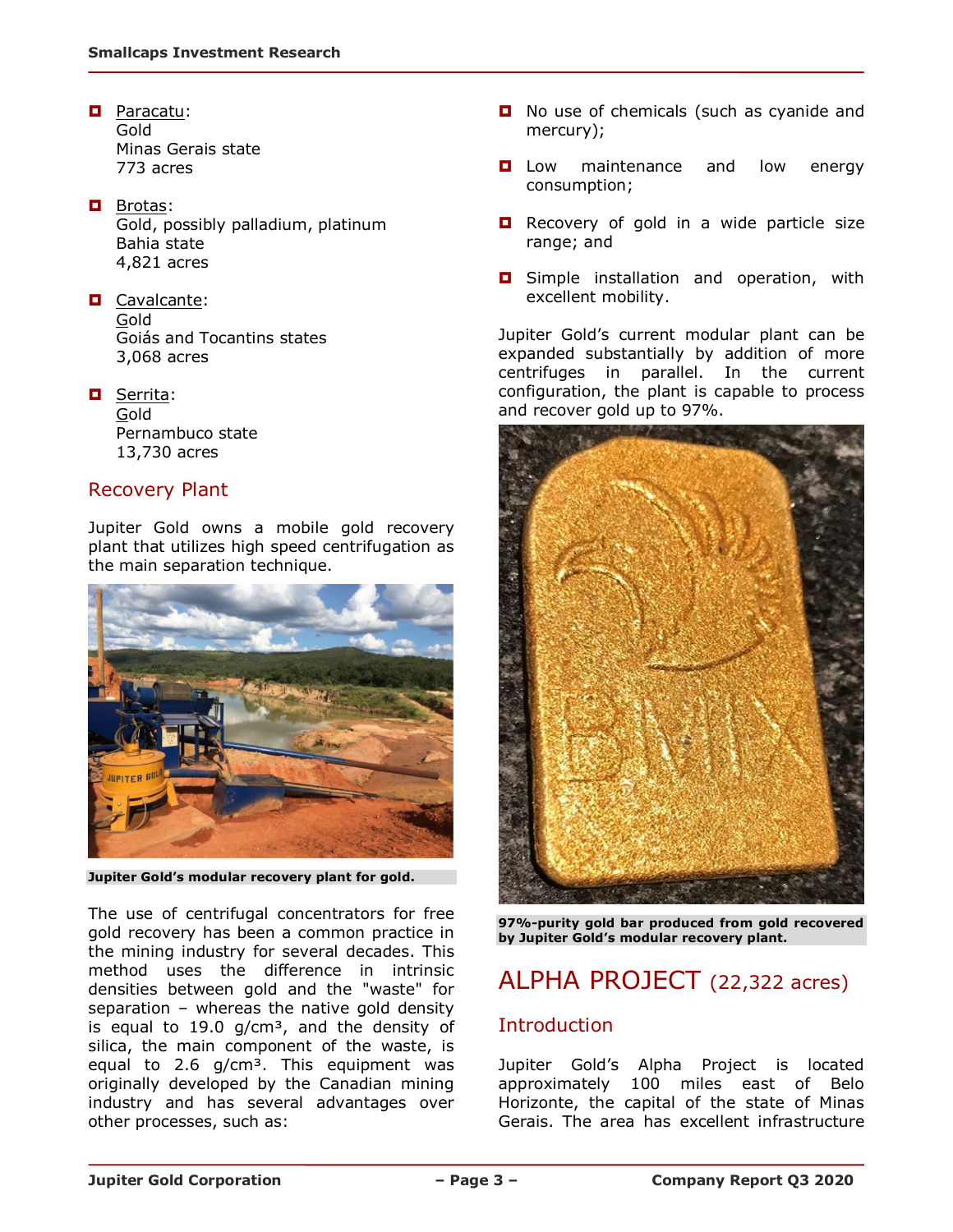for mining, such as roads, power, and labor availability.

The Alpha Project is located within a geological formation known as the "Rio das Velhas Supergroup", where some of the largest gold mines in Brazil have existed. In the map below, yellow indicates a gold mine (active or inactive), blue a gold deposit, green a gold occurrence, and orange a gold indication.



**Jupiter Gold's Alpha project's first area is the one outlined in yellow. Later, JUPGF increased the size of the project by over 500%, which is outlined in red.**

### Climate

The region's climate is considered sub-humid to semi-arid, characterized by average annual precipitation ranging from 40 to 50 inches, with drier periods in winter and rainier in summer. The average annual temperature is around 70°F to 73°F, reaching 64°F in winter and 79°F in summer. Year-round mining operations can be easily achieved with this climate profile.

### Regional Geology

The area of interest covers part of the Mantiqueira and São Francisco Provinces. There is some confusion in the literature regarding the subdivision of the Mantiqueira Geotectonic Province into Brazilian orogenic belts. In general, it is accepted that this province extends from the south of Bahia to Rio Grande do Sul, in an extension superior to 2000 km, bordering the São Francisco Craton in the east and south.

Gold mineralization is present in the form of veins and boudins of quartz in the area of the project called "Lavrinha", which is the portion that is known the most at the moment.

The gold deposit geographically and geologically closest to the research area of Lavrinha is the gold deposit of Mina Cauê, in Itabira.

It is interesting to note that the gold deposits of Itabira are directly controlled by closing and low angle shear zones with dives for N to NE, a similar situation found in the geology of the Lavrinha region.

#### Work Conducted at Alpha

The prior owners of the Alpha Project pursued detailed geological trenching and drilling, and their official report, which was filed with the Brazilian mining authorities, quantified 64,000 ounces of potential gold mineralization (cutoff  $= 0.8$  g/t) with an average of 1.54 g/t of gold in the area studied.

In November 2019, Jupiter Gold began confirmatory field work to revalidate the reported 64,000 ounces of gold mineralization. Under the supervision of geologists, mining engineers, and an environmental licensing expert, the initial field work at the Alpha Project encompassed careful analysis of all observed sites where prior trenching and drilling was done in the period from the late 1990's to 2004.

In February 2020, Jupiter Gold purchased a large trove of data from a local geologist which had been affiliated with a prior owner of one of the mineral rights which are now part of the Alpha Project. The Company believes that obtaining and integrating this data with the existing databases of the Alpha Project will likely save the Company substantial costs and several months of exploratory work.

In Q1 2020, geological reconnaissance at the Alpha project allowed the identification and mapping of 58 deep shafts built by a prior owner in Lavrinha, 48 of which are still open and can be used for sample collection.

During Q1 and Q2 2020, several wells were resampled with geochemical analysis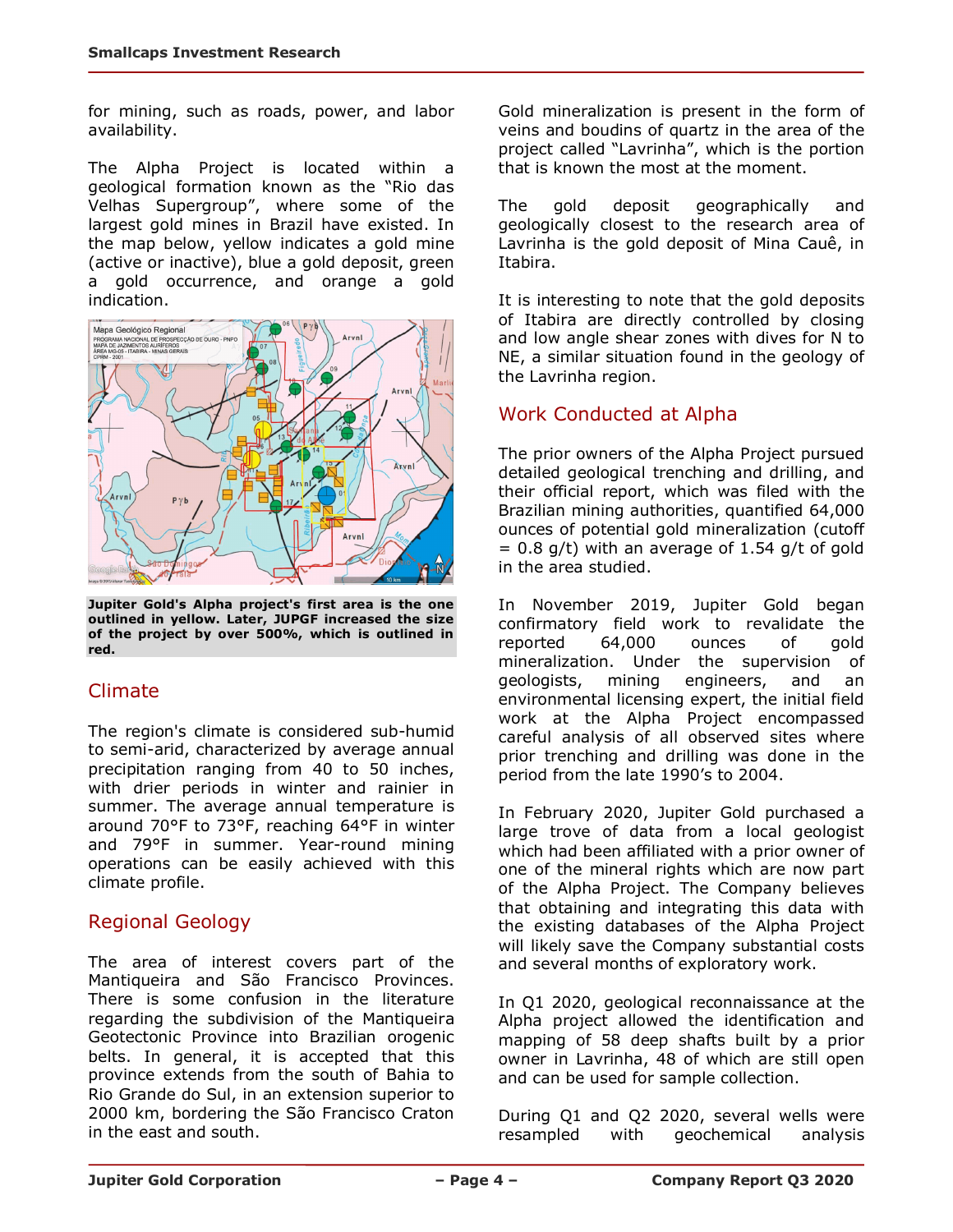performed at SGS-Geosol laboratory, a premier choice used by most global mining companies operating in Brazil. The results included a 22 g/t gold intersect and a 16.2 g/t gold intersect within a 5.0 g/t gold zone over 4 meters.

Mr. Areli Nogueira, Jupiter Gold's VP of Exploration commented, "This initial field study was extremely positive, with indications pointing to secondary gold in saprolite and primary gold in quartz at deeper levels. It is fairly well known that rock formations in this geological area contain gold mineralization in the form of quartz veins and boudins, and our visual inspection was certainly consistent with that."



**One of the shafts and detail of the shaft wall where samples were collected.**

### Work Ahead

The initial field study by Jupiter Gold at Alpha showed very promising results. Next is to improve the geological and structural understanding of the area, to define and evaluate the reserve of gold ore, and analyze the technical and economic feasibility of implementing a mining project in the researched area.

The Company therefor plans a detailed complementary research program to estimate the project's mineral resources and reserves.

**Jupiter Gold's initial NI 43-101 for the Alpha Project is expected in Q4 2020. In parallel, the Company has started the planning of the regulatory studies needed for an initial gold production license.**

#### Conclusion

The technical team believes that there is potential to increase the resources at Alpha for multiple reasons:

- Only  $\sim$ 2% of the total area of the Alpha Project has been researched in detail by a prior owner, and only its saprolite and colluvial layers;
- $\Box$  No drilling has been conducted in the rock directly underneath the saprolite and colluvial layers; and
- **D** At the time, gold was priced at about onefifth of today's price, and therefore any cutoff for economic feasibility may substantially improve.

The development of this project would bring much needed socio-economic gain to the area. The surrounding cities of São Domingos de Prata, Dionísio and Marliéria currently face lower social and economic development than other cities in the same region. As a result, the likelihood that the project gets local support is high.

# OTHER PROPERTIES

### Alta Floresta Project (24,395 acres)

Jupiter Gold's 100%-owned Alta Floresta Project is located in the state of Mato Grosso, in Brazil's Central-West region. More specifically, this project is in the Alta Floresta Auriferous Province, a well-known gold producing area.

In Alta Floresta Province many gold and copper discoveries have been made, and primary and secondary gold is already being extracted at several properties. Data available indicates that between 1979 and 1995 this area had a gold production in the order of 160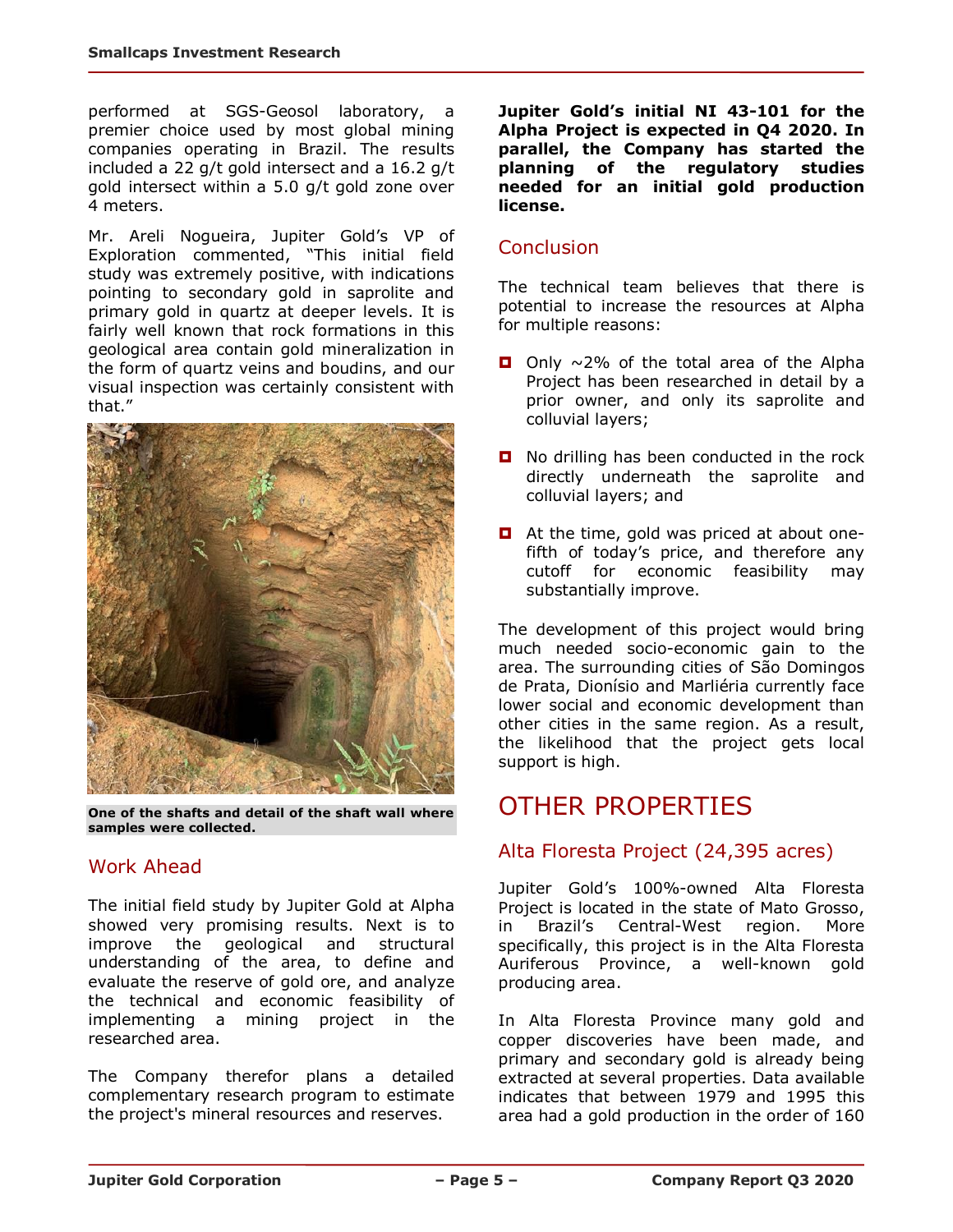tonnes. Overall, this area has good infrastructure for mining projects.

In Q3 2020, Jupiter Gold concluded an initial phase of geological studies at Alta Floresta. The property encompasses three mineral rights, two of which show intense tracks with prior artisanal and superficial gold mining activities associated with robust production of gold. They also display similar geophysical signatures with known nearby gold deposits.

The third area shows strong potential for gold, copper and manganese according to the technical team that visited and studied the area. Interesting to note is that Anglo American [LSE: AAL] has recently announced a large copper project nearby.

Areli Nogueira, VP of Exploration at Jupiter Gold, commented: "Our Alta Floresta Project is showing indications of being a potentially promising location for gold. One of our areas is next to a producing gold mine and with the studies just completed, we have now identified several high potential targets in our areas."

The climate at Alta Floresta is equatorial, with average rainfall greater than 80in and two well-defined seasons. One is rainy, from September to April and the other one is dry, from May to September, with periodical rains. The average daily high temperature is approximately 90°F.

Jupiter Gold's next phase of work in the Alta Floresta Project is slated to start in Q3 2020 and extend to Q4 2020. It will include detailed geochemical sampling via auger drilling and/or trenching in several high prospect targets, as well as further geophysical studies given that the project area is very extensive.

#### Diamantina Project (2,385 acres)

Jupiter Gold's 100%-owned Diamantina Project is located in the state of Minas Gerais in Brazil's Southeast region. The Diamantina Project area borders the meridional portion of the mountain range known as "Serra do Espinhaço". This formation has a great extension of metamorphic-sedimentary rocks, specially quartzites and meta-sandstones, reason why the central region of the Brazilian State of Minas Gerais, where the city of Diamantina is located, stands out for its significant production of ornamental rocks made of quartzites. This area has excellent infrastructure for mining projects.

The climate at Diamantina is intertropical. Due to high altitudes, temperatures in the summer months are pleasant (72-82°F) and winter is not particularly cold (50-59°F). The rainfall peak is recorded in November, December and January and, although rainfall is sparse in the months between May and September, rainfall always reaches indices annual medians greater than 40in.

#### Apuí Project (69,330 acres)

Jupiter Gold's 100%-owned Apuí Project is located in the state of Amazonas in Brazil's North region in a new gold frontier. Primary gold deposits identified in this region are usually greater than 1M ounces. The Apuí Project is located in the NW portion of the Juruena-Teles Pires Gold Province. According to geological studies, the area has great potential for epitermal, primary and secondary gold deposits. In fact, there exists prior settler gold mining operations two miles from the Apuí Project.

Jupiter Gold's area is reached from Apuí, a city of 19,000 in the southeast region of Amazonas state. The city has the basic infrastructure to support the setup of a mining project.

The climate at Apuí is humid and hot, typical from the Amazon, with 4 to 5 months with practically no rain (May to August), and average annual temperature of 95°F. The average annual rainfall is 100in, distributed in two different season, rainy summers and dry winters.

#### Paracatu Project (773 acres)

Jupiter Gold's 100%-owned Paracatu Project is located in the state of Minas Gerais in Brazil's Southeast region in an area wellknown for gold for over two centuries.

Jupiter Gold's Paracatu Project is located four miles from the largest gold mine in Brazil,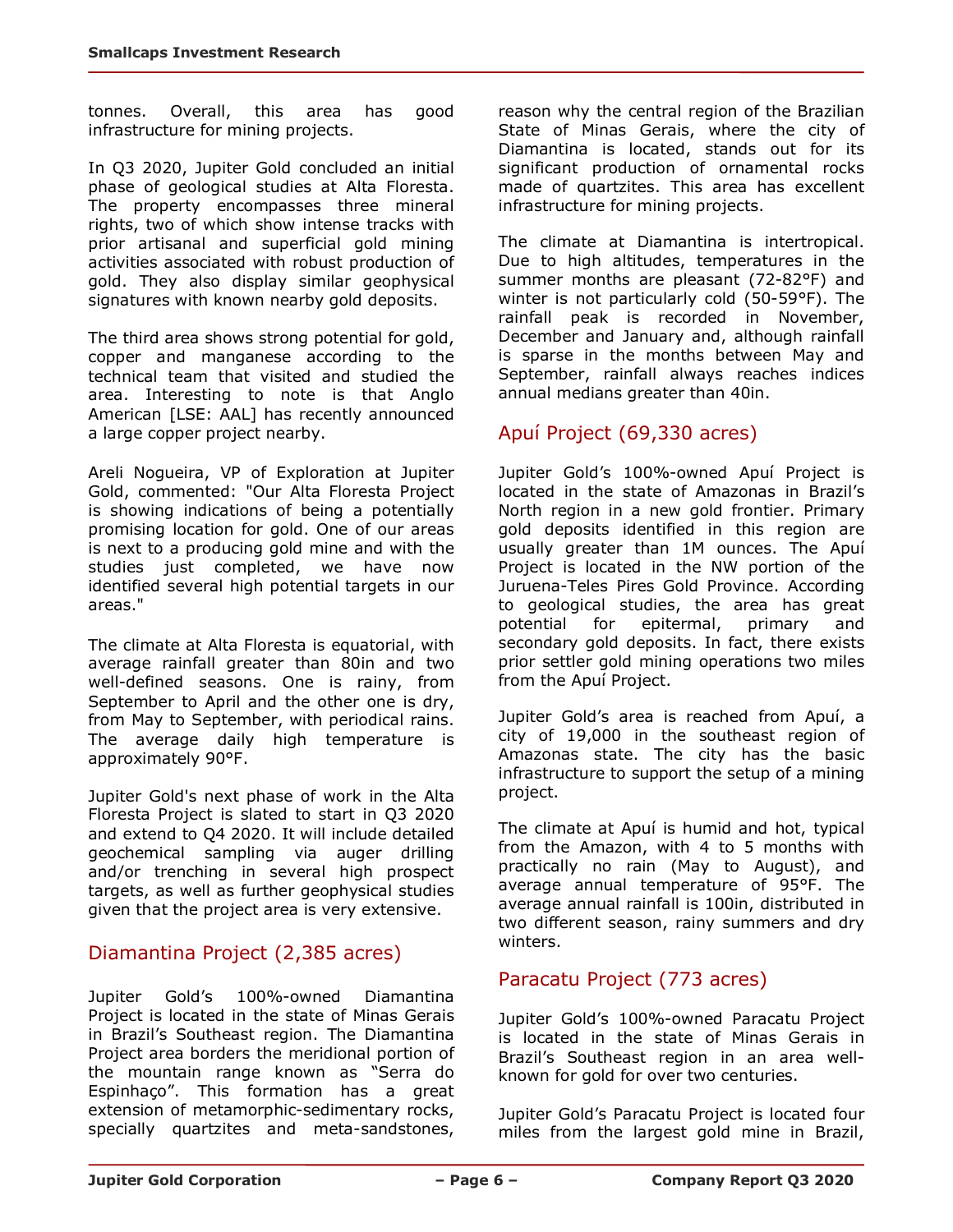Morro do Ouro ("Gold Hill"), owned and operated by Kinross Gold [NYSE: KGC]. Morro do Ouro is a massive open-sky mine within an ore body of 16,000,000 ounces of gold and annualized production of 490,000 ounces of gold.

The exploration potential of the Paracatu permit stems from the presence of placer terraces on both margins of the creek named "Corrego do Rico" (also known locally as "Corrego do Ouro" or Gold Creek), which crosses the permit area (this can be seen on the map on the following page). The creek starts at Morro do Ouro and drains through the permit area and beyond. If confirmed, mineralization in the permit area would likely lend itself to utilization of a low-cost, highefficiency modular plant for placer gold retrieval.

An extensive drilling program was conducted on the property by Jupiter Gold in 2018. The Company's geologists had initially planned for an exploratory drilling campaign with six drill holes spaced 100 meters apart. However, upon initial drilling, immediate visualization of fine gold in several holes resulted in the decision to expand from an exploratory to a detailed drilling campaign.

A total of 23 holes spaced 25-30 meters were drilled using a Banka 4-inch percussion rotary drill. Gold was visualized in 18 out of the 23 drill holes, and later confirmed by geochemical analysis.

Jupiter Gold has already obtained a "Guia de Utilização" (initial commercial license) for Paracatu, and has an environmental and operational license permit request underway. The municipality of Paracatu has approximately 100,000 inhabitants and is located 125 miles from Brasilia, the capital of Brazil. Paracatu has all of the infrastructure needed to support mining research and exploration.

#### Brotas Project (4,821 acres)

Jupiter Gold's 100%-owned Brotas Project is located in the state of Bahia in Brazil's Northeast region, which is known for rock<br>formations associated with auriferous formations associated with auriferous

mineralization which percolates quartz veins and breccias.

Portions of the Brotas mining district have been studied by the CBPM, "Companhia Baiana de Pesquisa Mineral", the Mining Research Service of Bahia. Their researchers collected sample material and first identified the gold-palladium-platinum occurrence at Brotas. Bahia is known to host large gold mines, such as the Jacobina mine, owned by Yamana Gold [NYSE: AUY].

Jupiter Gold's initial geochemical sampling from trend samples showed 71 g/t of gold and appears to be of an orogenic type.

### Crixás Project (3,068 acres)

Jupiter Gold's Crixás Project is located in the state of Goiás in Brazil's Central-West region. This area was first explored in the 18th century by pioneers searching for gold. Today Crixás is home to some of the largest gold operations in Brazil.

The operations of AngloGold Ashanti [NYSE: AU] in Crixás encompass three underground and two open sky mines. The deposit has approximately 9 million ounces of gold and an annual production of over 130,000 ounces of gold. The Crixás Project is located 11 miles from these mines.

Jupiter Gold conducted an exploratory campaign in 2019 at Crixás, in which placer gold was identified and recovered using gravitational methods. It also appeared that low-cost secondary gold extraction was feasible.

#### Cavalcante Project (4,771 acres)

Jupiter Gold's 100%-owned Cavalcante Project is located in at the border and across two states, Goiás and Tocantins, in the northern tip of Brazil's Central-West region. This project has potential for one or more gold placer deposits.

Jupiter Gold's Cavalcante Project encompasses several areas identified by Brazil's Geological Survey as presenting gold mineralization. This mining district is known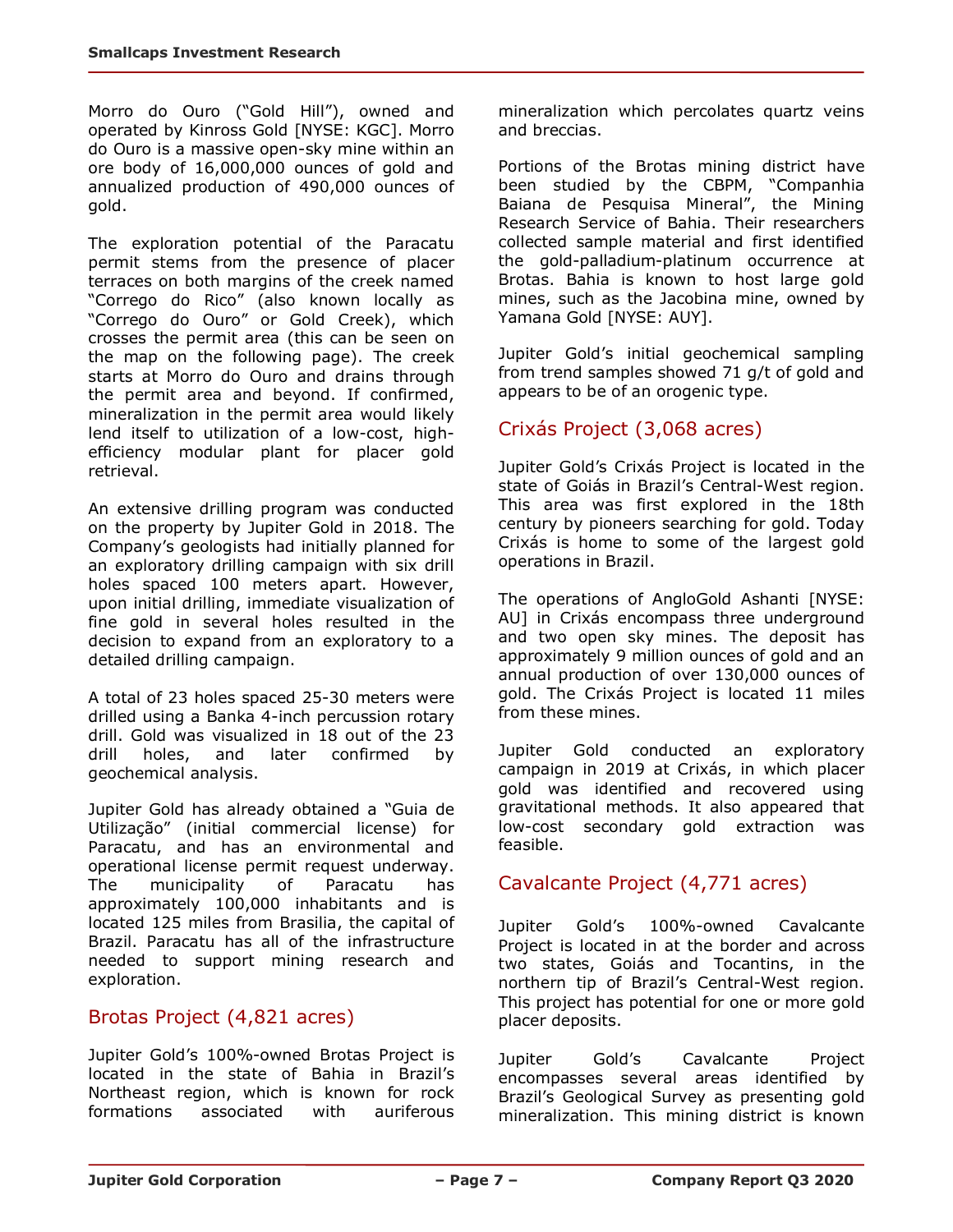for widespread settler activity in placer deposits.

#### Serrita Project (13,730 acres)

Jupiter Gold's 100%-owned Serrita Project is located in the state of Pernambuco in Brazil's Northeast region. The Serrita gold district is part of the Borborema Neoproterozoic Orogenic Belt, an area known to host narrow high-grade gold mineralized quartz veins. Brazil's Geological Survey researched and confirmed gold mineralization in this district. The project may also host copper, manganese, and nickel deposits.

There are intrusive related gold deposits on the Serrita Granite Suite. Gold mineralization potential is associated with an epithermal model or Cu-Au Porphyry in the Serrita Granite Suite.

## THE MARKET

Gold prices came into the month of August with a full head of steam, soon setting a fresh all-time-high in the first week of the month. This caused a strong overbought situation. Since then, buyers have taken a back seat however, as a rather sizable decline as a result.



**1-year gold chart. Source: Kitco.com** 

The COVID-19 pandemic is having a devastating effect on the global economy. The IMF is currently projecting a 4.9% contraction in global growth in 2020, with high levels of unemployment and wealth destruction. In 2021 global growth is projected at 5.4 percent. Overall, this would leave 2021 GDP some 6½ percentage points lower than in the pre-COVID-19 projections of January 2020.

There is a growing consensus that a swift Vshaped recovery is morphing into a slower Ushape recovery or, more likely, the possibility that any recovery is short lived as recurring waves of infections set the global economy back, resulting in W-shaped recovery.

For investors, this is not only keeping uncertainty levels high, but may also have a long-lasting impact on their portfolio performance. Against this backdrop, gold is a valuable asset as it helps investors diversify risks and contributes to improving riskadjusted returns.

### RECENT NEWS

#### Stock Moves up to OTCQB

A few weeks ago, Jupiter Gold's stock was uplisted to the OTCQB market. Marc Fogassa, CEO and Chairman of the Company, commented: "This move upward to OTCQB is timely and highly exciting. It recognizes and rewards our growth."

## FINANCIALS

In 2019, Jupiter Gold did not record any revenue, as compared to revenue of \$8,525 in 2018. These revenues were realized through the sale of a gold bar generated from the Company's exploratory mining efforts.

Operating expenses are comprised primarily of stock-based compensation, general administrative expenses, and to lesser extent professional fees and other compensation related costs. In 2019, operating expenses were \$287,984, as compared to \$410,290 in 2018. The decrease in operating expenses of 29.8% is explained primarily by lower general and administrative expenses and stock-based compensation costs related to stock options granted.

Note that Mr. Fogassa was not paid any cash compensation for his service as Chief Executive Officer and Director of Jupiter Gold from July 2016 and until March 2020. Instead,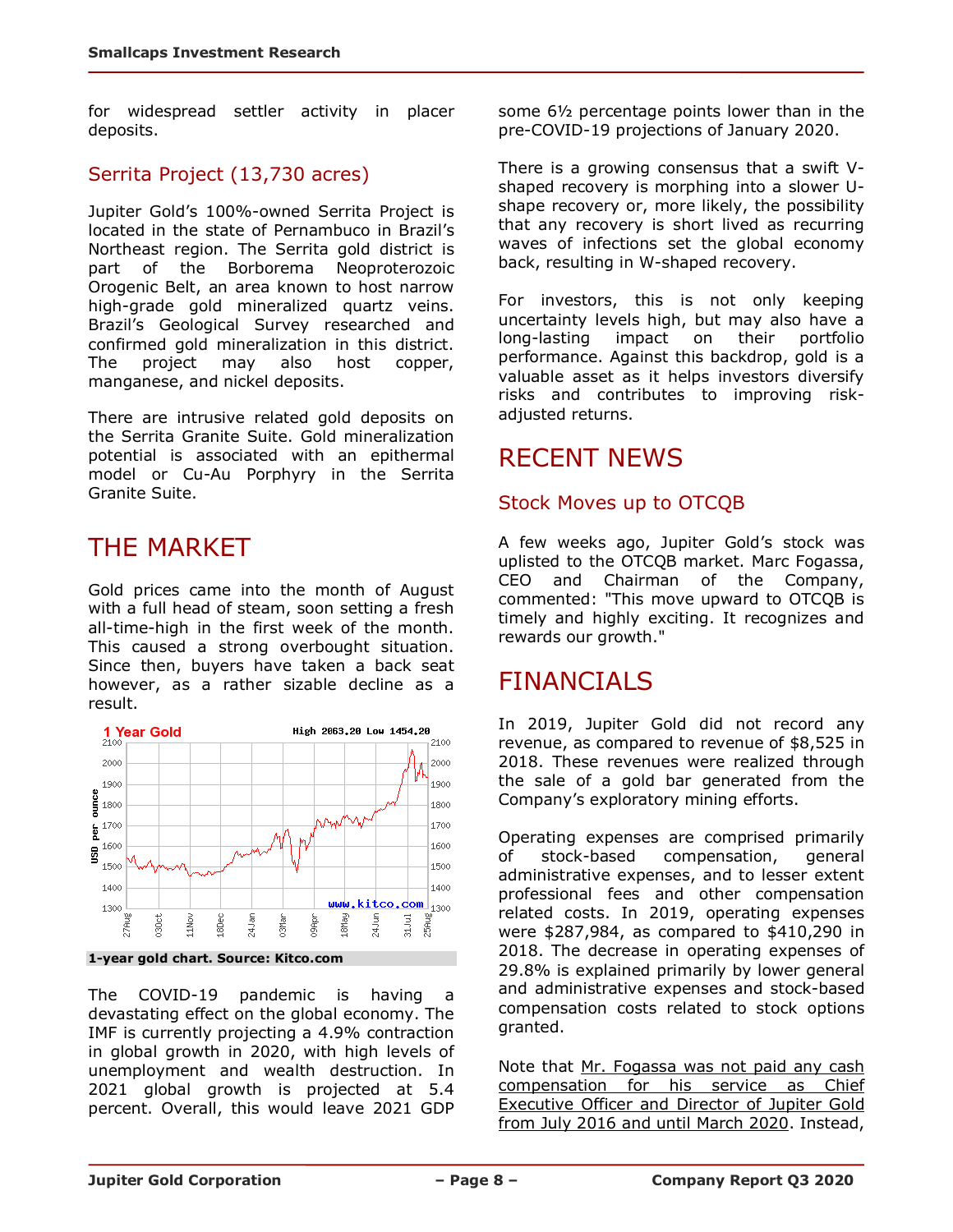Mr. Fogassa was remunerated monthly with five-year options to purchase 30,000 shares of JUPGF's common stock at \$1.00 per share.

|                                                                                                                           | 12/31/19   | 12/31/18   |  |
|---------------------------------------------------------------------------------------------------------------------------|------------|------------|--|
| Revenues                                                                                                                  |            | 8,525      |  |
| <b>Operating Expenses</b><br>(Loss) From                                                                                  | 287,984    | 410,290    |  |
| <b>Operations</b>                                                                                                         | (312, 328) | (401,765)  |  |
| Net (Loss)                                                                                                                | (312, 328) | (401, 765) |  |
| (Loss) Per Share                                                                                                          | (0.06)     | (0.09)     |  |
| Selected income statement data for the years<br>ending December 31, 2019 and December 31,<br>2018. Source: Company Filing |            |            |  |

In 2019, the Company incurred a net loss of \$312,328, representing a decrease of \$89,437, or 22.3%, when compared to a net loss of \$401,765 in 2018.

Net cash used in operating activities was \$72,518 in 2019, as compared to net cash used of \$82,989 in 2018. Net cash used in investing activities was \$20,254 in 2019, as compared to \$803 in 2018. Net cash provided by financing activities was \$150,000 in 2019, as compared to \$5,000 in 2018.

#### Balance Sheet as of December 31, 2019

|                                                       | 12/31/19 | 12/31/18 |  |
|-------------------------------------------------------|----------|----------|--|
| Cash and Cash Eq.                                     | 58,498   | 1,277    |  |
| Related Party<br>Receivables                          | 94,575   | 172,095  |  |
| <b>Total Current Assets</b>                           | 156,772  | 177,034  |  |
|                                                       |          |          |  |
| Property & Equipment                                  | 90,529   | 98,620   |  |
| <b>Total Assets</b>                                   | 249,345  | 277,698  |  |
| <b>Total Current</b>                                  | 17,618   | 10,454   |  |
| <b>Liabilities</b>                                    |          |          |  |
| <b>Total Liabilities</b>                              | 17,618   | 10,454   |  |
| Total Stockholder Equity                              | 231,727  | 267,244  |  |
| Selected balance sheet data for December 31,          |          |          |  |
| 2019 and December 31, 2018. Source: Company<br>Filing |          |          |  |

As of December 31, 2019, Jupiter Gold had total current assets of \$156,772 and total current liabilities of \$17,618 for a current ratio of 8.9 to 1 and working capital of \$139,154.

In 2019, the Company's primary source of liquidity was derived from the sale of its common stock. In the future, liquidity will continue to be generated from the sale of common stock, and increased revenue from royalties derived from the operation of the Company's modular plant.

# OUTLOOK & VALUATION

Jupiter Gold owns mineral rights in some of Brazil's leading gold mining provinces. The Company's flagship property, the Alpha Project, has undergone extensive geological studies that show gold mineralization of 64,000 ounces, worth over \$120 million at the current price of gold. Moreover, the report only covered the top colluvial and saprolite layers to a depth of seventy feet but did not include the rock below. This could lead to a far more substantial deposit.

Jupiter Gold's Alta Floresta Project is located next to a producing gold mine, and therefore the chance of finding gold mineralization in the Company's property is likely.

Overall, in our opinion, significant growth and profit opportunities exist in the mining industry over the long term. These opportunities derive from long-term trends, including globalization of the world economy, growth in investable funds and accelerating technology innovation.

Brazil is a nation rich in natural resources, including agricultural commodity production as well as energy and minerals. The country is a significant producer of gold and other metals. In fact, Brazil's production of just under 100 metric tons each year makes the South American nation the world's eleventh gold producing country worldwide.

Brazil also has a detailed mining code and a long history of welcoming exploration of its resources by foreign groups. As a result, the trends favouring gold mining in stable jurisdictions such as Brazil will continue for the next several decades.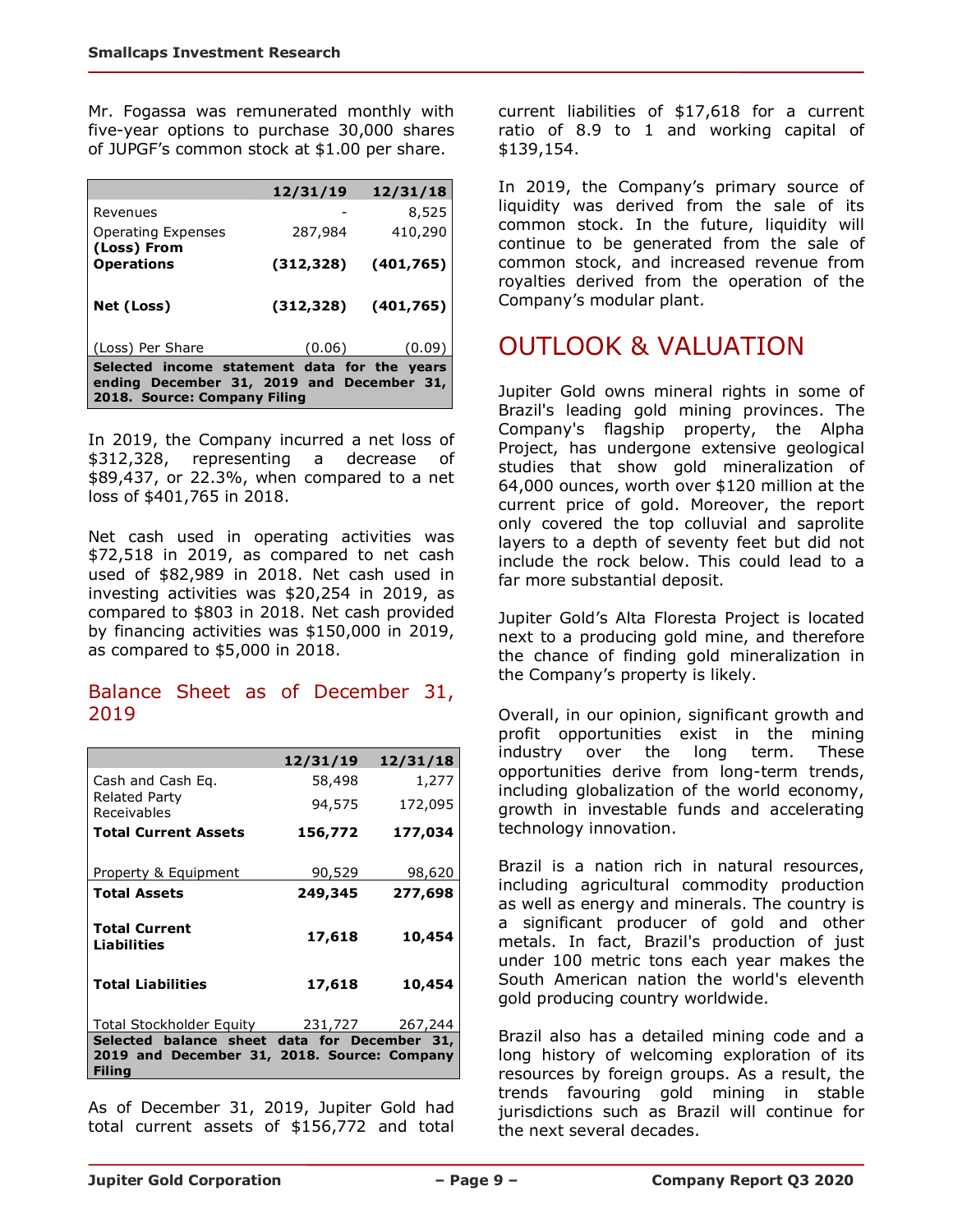Marc Fogassa is an impressive business executive with investment banking and venture capital experience, not to mention MD and MBA degrees from Harvard.

The shares of Jupiter Gold's common stock began trading on OTCPink in November 2018 and have been uplisted to OTCQB in August 2020. The stock currently shows low trading volumes. We believe that one of the reasons is the fact that most shares are in solid hands. Only a small percentage of the Company's common stock is available to be traded and is held by a small number of holders. This is a good thing as management and insiders show that they are willing to put their money where their mouths are. We advise you to buy shares with a limit order.

#### Valuation

Based on 5.71 million shares outstanding, the intrinsic value of Jupiter Gold's shares derived from our model is US\$2.00.

**Consequently, we initiate coverage of Jupiter Gold Corp. with a buy recommendation and a price target of US\$2.00, which is 90% above today's stock price.** 

**Note that this is a relatively conservative estimate and that further developments and any new discoveries at the Company's properties may trigger a price target increase.**

### SHARE DATA & OWNERSHIP

As of September 4, 2020, Jupiter Gold had approximately 5,716,013 common shares outstanding. The principal owners of the Company's common stock are Marc Fogassa, HSP Resources LLC, and Brazil Minerals Inc.

As of September 4, 2020, five investors held a total of 587,000 warrants, all of them with exercise price of \$0.90 and an average maturity of 1.75 years.

As of September 4, 2020, Marc Fogassa held a total of 2,190,000 options, with an average exercise price of \$1.05 and an average maturity of 3.88 years. For the initial four years of the Company, Marc Fogassa was solely compensated by options, with no cash salary.

### MANAGEMENT

#### **MARC FOGASSA** – **FOUNDER, CEO & CHAIRMAN**

Mr. Fogassa is the Founder of Jupiter Gold Corporation and has been its Chief Executive Officer and Chairman of its Board of Directors since 2016. He has over 20 years of experience in finance, including executive management and chairmanship of listed companies as well as venture capital investing in the United States.

Over the last several years, Mr. Fogassa has acquired experience in all aspects of the mining industry in Brazil including exploration, development, workforce and management buildup, mining and environmental regulations, and operations. He is the Chief Executive Officer and Chairman of Brazil Minerals, Inc.

He has served on multiple boards of directors and joined his first Board of Directors at age 33. Mr. Fogassa has worked at Goldman Sachs, Atlas Venture and Axiom Ventures. He has worked on a venture deal that went from power point idea to a Nasdaq company valued close to \$1 billion; he was an initial institutional investor, brought other investors to the opportunity, and helped with management buildup. In 2016, Mr. Fogassa was invited as member on an advisory panel for one of the U.S. presidential candidates.

Mr. Fogassa attended college at the Massachusetts Institute of Technology (M.I.T.), where he double-majored and graduated with two Bachelor of Science degrees, one in Electrical Engineering and the other in Biology. He was elected to Tau Beta Pi, Eta Kappa Nu, and Sigma Xi honor societies. He later graduated from the Harvard Medical School with a Doctor of Medicine degree, and later from the Harvard Business School with a Master in Business Administration degree.

Mr. Fogassa was born in Brazil and is fluent in Portuguese and English.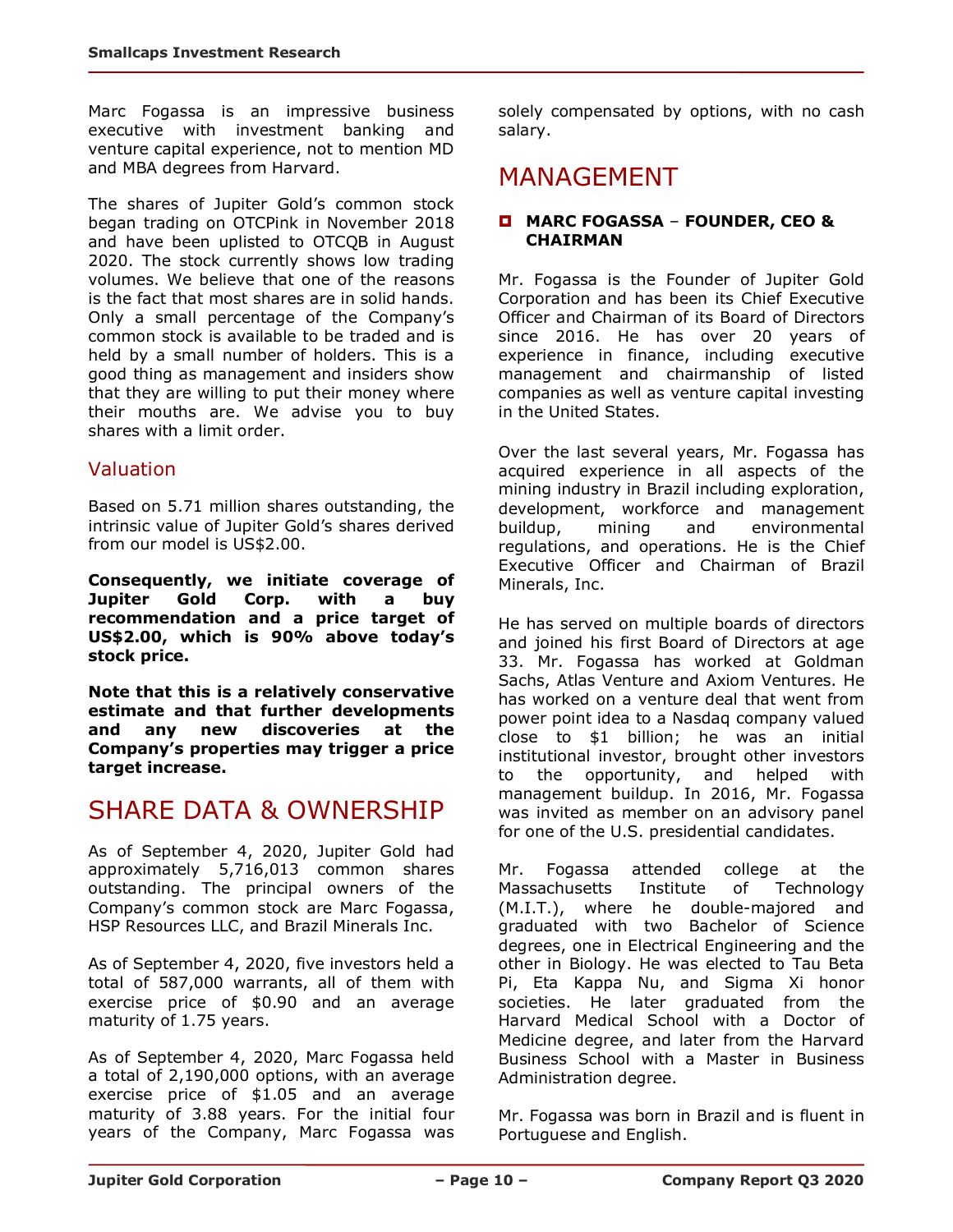#### **ARELI NOGUEIRA – VP, EXPLORATION & DIRECTOR**

Areli Nogueira da Silva Júnior is the Vice-President of Exploration at Jupiter Gold. He is also the Founder and Chief Technical Officer of MineXplore, a consultancy focused on mineral rights in Brazil. Mr. da Silva Júnior has been a faculty member in two colleges teaching geology-related courses. Previously, he worked at Departamento Nacional de Produção Mineral (the Brazilian mining department) and before that as a geologist at Usimimas Mineração.

Mr. da Silva Júnior has a Master of Geology degree from the Federal University of Rio de Janeiro, and an undergraduate degree in Geological Engineering from the School of Mines of the Federal University of Ouro Preto, a premier and the oldest mining-focused college in Brazil.

#### **JOEL DE PAIVA MONTEIRO, ESQ. – VP, ADMINISTRATION AND OPERATIONS & DIRECTOR**

Joel Monteiro, Esq. is the Vice-President of Administration and Operations at Jupiter Gold. Most recently he was a partner of the Brazilian law firm PRA Advogados - Pimenta da Rocha Andrade, with three offices and headquarters in Belo Horizonte, state of Minas Gerais. Mr. Monteiro has worked with all aspects of Brazilian business law and has extensive experience in a wide range of areas, from strategic business planning to litigation. His clients have included large corporations in a variety of economic sectors in diverse states in Brazil.

Mr. Monteiro has a law degree from the Milton Campos Faculty in Belo Horizonte, Brazil. Subsequently he achieved a post-graduate degree in Business and Civil Law from the Pontifical Catholic University of Minas Gerais.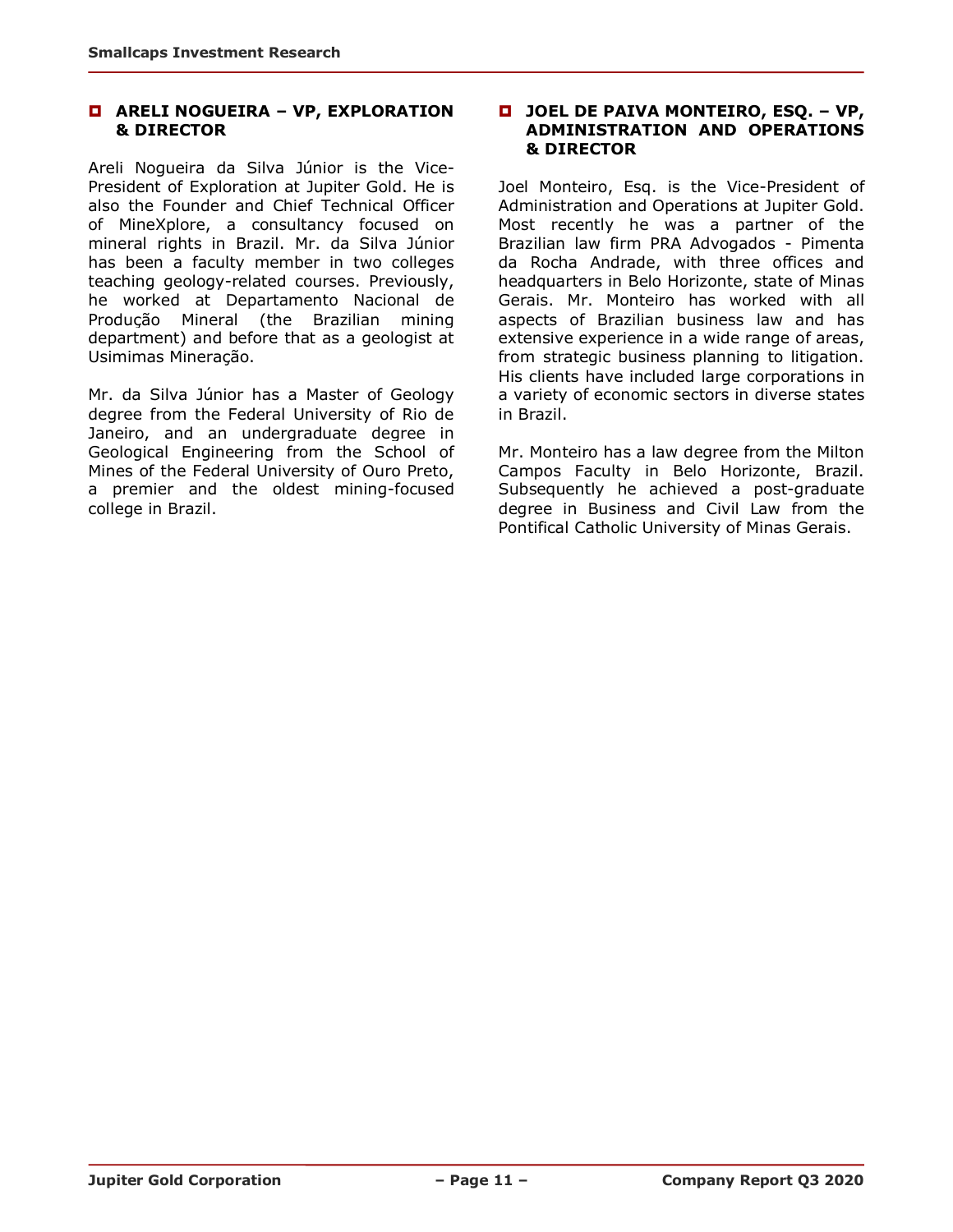

# US: JUPGF

#### Company Operating Headquarters

Rua Vereador João Alves Praes nº 95-A Olhos D'Água, MG 39398-000 Brazil

Company Contact Information Brian W. Bernier, Head of Investor Relations & Corporate Development Phone : +1 833-661-7900 ir@jupitergoldcorp.com

### About Smallcaps Investment Research

We're proud that Smallcaps Investment Research is recognized as one of the most trusted online sources on U.S. and Canadian small cap stocks. We've earned that trust because we only highlight stable, ethical companies to our visitors and newsletter subscribers. We focus on fundamentally undervalued companies with a market cap below \$100 million, and we have a special interest in stocks with a high potential, innovative product or service. Read our [About](http://smallcaps.us/about) for more information.

This Company Report is prepared and distributed by Smallcaps Investment Research.

Contact: [editor@smallcaps.us](mailto:editor@smallcaps.us)